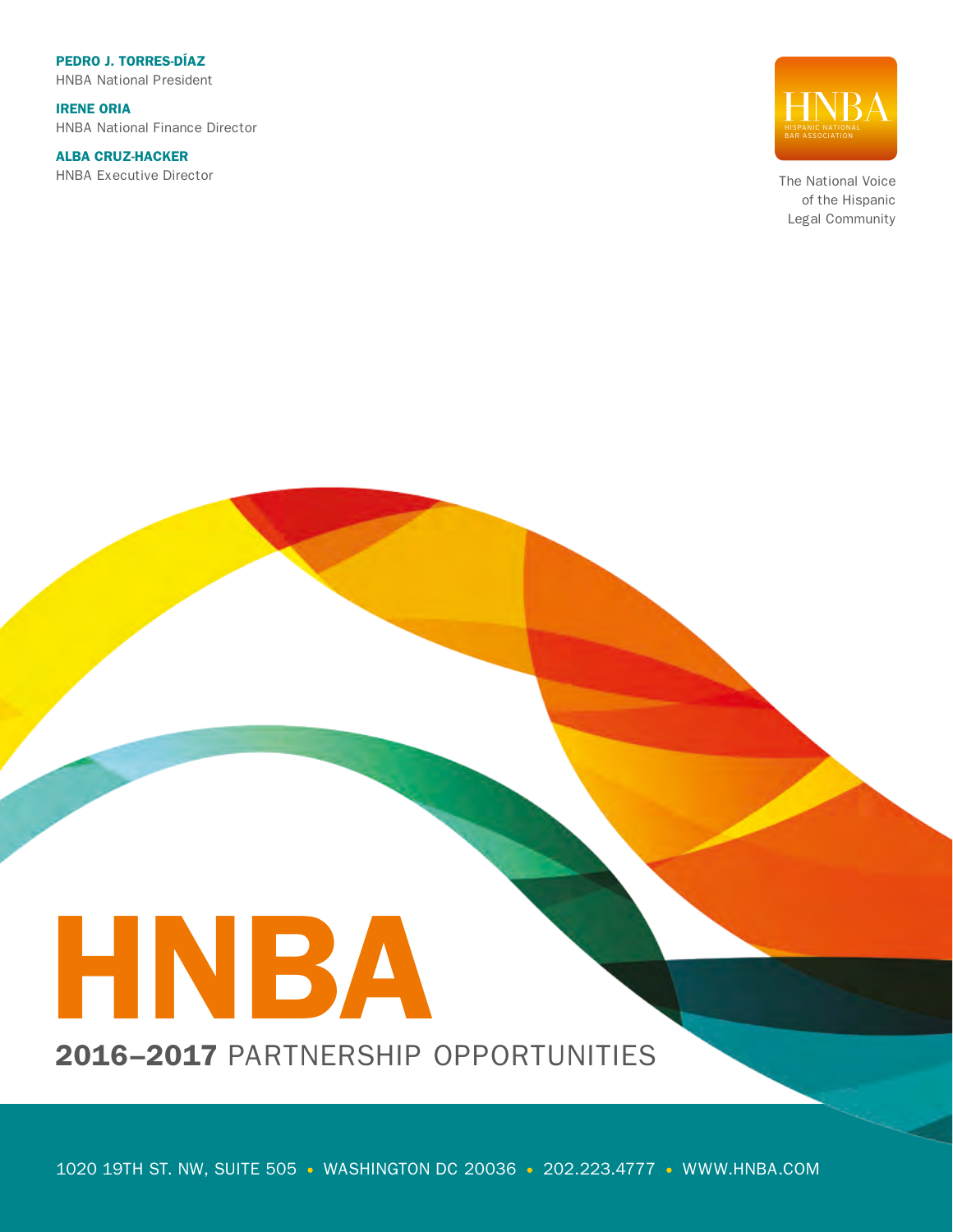# ABOUT THE HNBA

*We are a not-for-profit, nonpartisan national membership organization that represents the interests of Hispanic legal professionals*  in the United States and its territories. We are also committed to advocacy on issues of importance to the 55+ million people of *Hispanic heritage living in the U.S. While we are proud of our more than four decades of accomplishments, we are mindful that our mission is as vital today as it was when we were founded in 1972.* 

### HNBA MISSION

- Provide professional and business development as well as networking opportunities to our members and sponsors.
- 2 Enrich and diversify the legal profession, judiciary, and legislature through improved recruitment, retention, and promotion of Latinos.
- Empower the Latino community through legal, financial, and educational literacy initiatives.
- Strengthen the educational pipeline by creating opportunities for Latino students through partnerships with corporate America and the public and nonprofit sectors.
- Advocate for solutions to issues that affect the Latino community.

### WHY PARTNER WITH THE HNBA?

- Our membership is comprised of thousands of Latino lawyers, law professors, students, legal professionals, state and federal judges, legislators, and bar affiliates operating across the country.
- 2 Our members work in the public and non-profit sectors, small, medium, and large law firms, and the corporate law departments and C-Suites of Fortune 100 companies.
- More than just a bar group, as a national association of Latino legal professionals, the HNBA is uniquely positioned to influence and impact the lives of the 55+ million Latinos in the U.S.
- Our members are highly-educated, technology-savvy, upwardly-mobile, and culturally-aware.
- By partnering with the HNBA, sponsors expand their reach to thousands of Latino lawyers, increase brand recognition in the Latino community, and influence a vibrant demographic that today has an estimated buying power in excess of \$1.5 trillion dollars, and is the fastest growing segment of small businesses and U.S population.

**ABOUT HNBA**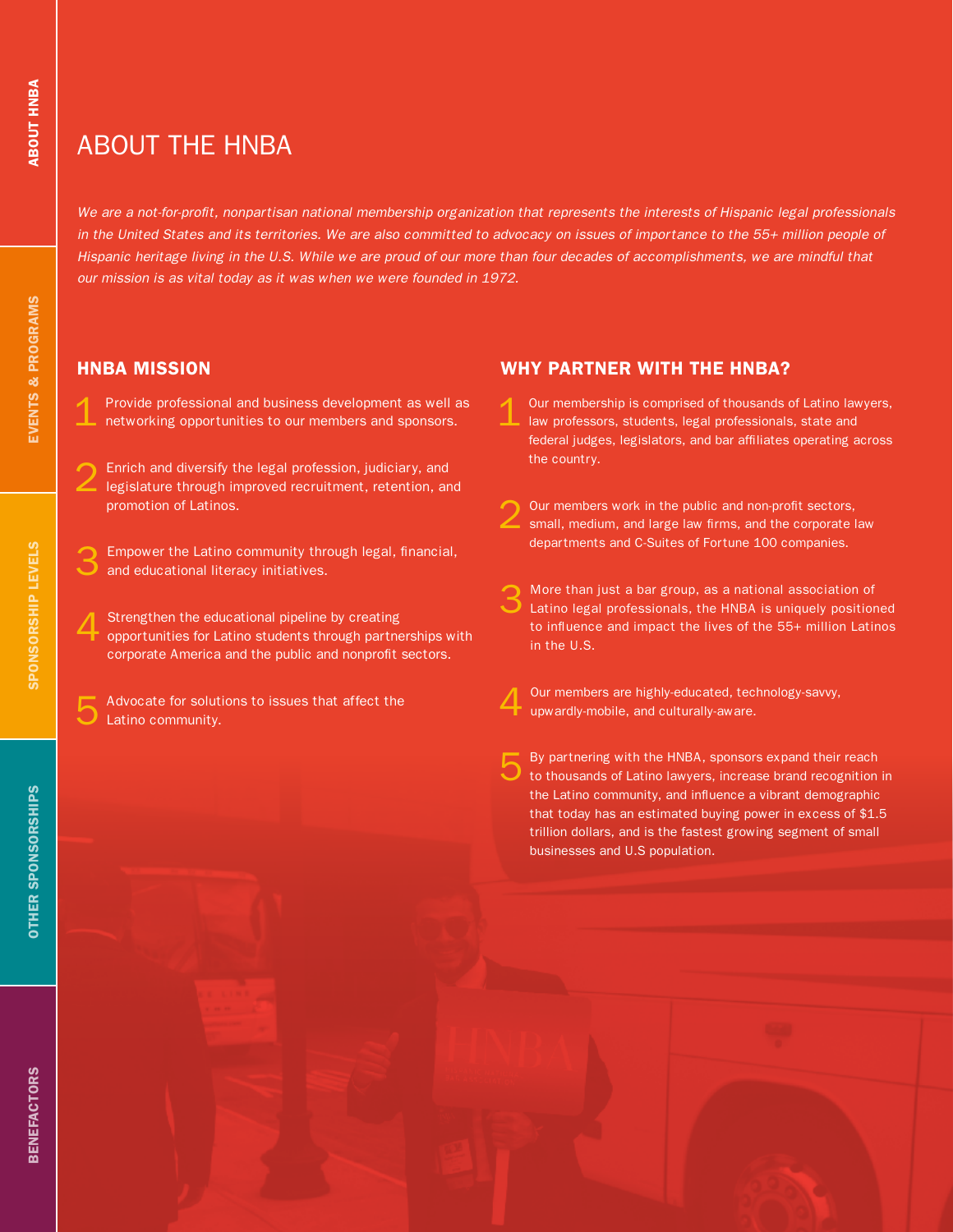### HNBA SIGNATURE EVENTS AND PROGRAMS

*Through a combination of programmatic activities, networking events, educational and professional development conferences, as well as community outreach and advocacy initiatives, the HNBA's work and mission empowers and advances the educational, professional and economic development of Latinos/as in the legal profession and in the community in general.* 

*The HNBA's 3-prong approach includes: ) Early-intervention and mentoring/educational pipeline programs ("Su Futuro") targeting students from middle school to law school and providing information, training and key resources; 2) Professional, business and leadership development programs ("Su Carrera") to assist Latino/a law students and legal professionals in career placement and advancement; and 3) Community advocacy and outreach programs ("Su Comunidad") to serve as a national voice on important issues that affect the community and to provide information, practical tools, and assistance to expand the social and economic opportunities for Latinos/as.*

### HNBA CORPORATE COUNSEL CONFERENCE

Every March, this three-day conference focuses on the interests of legal professionals working in corporate legal departments and the law firm attorneys who advise corporations on litigation, regulatory, and transactional matters. Programming includes top-notch continuing legal education (CLE) panels, General Counsel Roundtable with prominent GCs from Fortune 500 Companies, and receptions featuring high-profile speakers, including public officials, judges, and in-house counsel. Key elements of the CCC include the Annual Uvaldo Herrera National Moot Court Competition, which brings together over 30 teams of Latino law students from the nation's top law schools; the winners of the Competition receive substantial scholarship awards. The HNBA is honored to have the **HNBA Judicial Council** actively involved in the judging of this event. The Conference also offers the Business Development Institute, which refines and enhances the Speed Networking and Corporate Connection Program, providing training and establishing substantive working relationships between in-house counsel and outside counsel. The Conference also offers an Exhibitor Showcase, the HNBA Top Lawyers Under 40 Awards, the LGBT Summit, and programming by the HNBA Latina Commission.

### HNBA ANNUAL CONVENTION

In September of each year, some of the most influential Hispanic lawyers, leaders, elected officials, judges, law professors, and law students in the country convene to participate in this threeday mega convention that offers cutting-edge continuing legal education (CLE) sessions and plenaries, which qualify for CLE credits in all U.S. jurisdictions, and feature leading practitioners from across the country, addressing legal trends on a wide range of topics. Among other highlights, the Convention features: the Latina Leadership Academy, which provides training focused on removing barriers to the advancement of Latina lawyers in the legal profession; the HNBA Corporate Board Training Series, which provides substantive training to ensure Latino representation on corporate boards; the nation's largest legal Career Fair for Hispanic lawyers and law students; and the Youth Symposium, designed to expose high school students to legal careers. The Convention also offers an Exhibitor Showcase, outstanding Keynote Speakers, valuable Networking Receptions, programming by the HNBA Latina Commission, and the prestigious HNBA National Annual Awards Reception.

# HNBA PUBLICATIONS

### HNBA *NOTICIAS* MAGAZINE AND E-NOTICIAS NEWSLETTER

*Noticias* is the official print publication of the Hispanic National Bar Association. It is a forum for the exchange of information, opinions and ideas. E-Noticias is the online official newsletter of the HNBA which showcases past and upcoming national and regional events and programs, current news, latest developments in substantial issues that affect our members and communities, and everything that HNBA members, partners and friends need to know. Both formats provide ample opportunities to further increase brand recognition in the Latino community and influence a vibrant demographic that is the fastest growing population in the U.S. today.

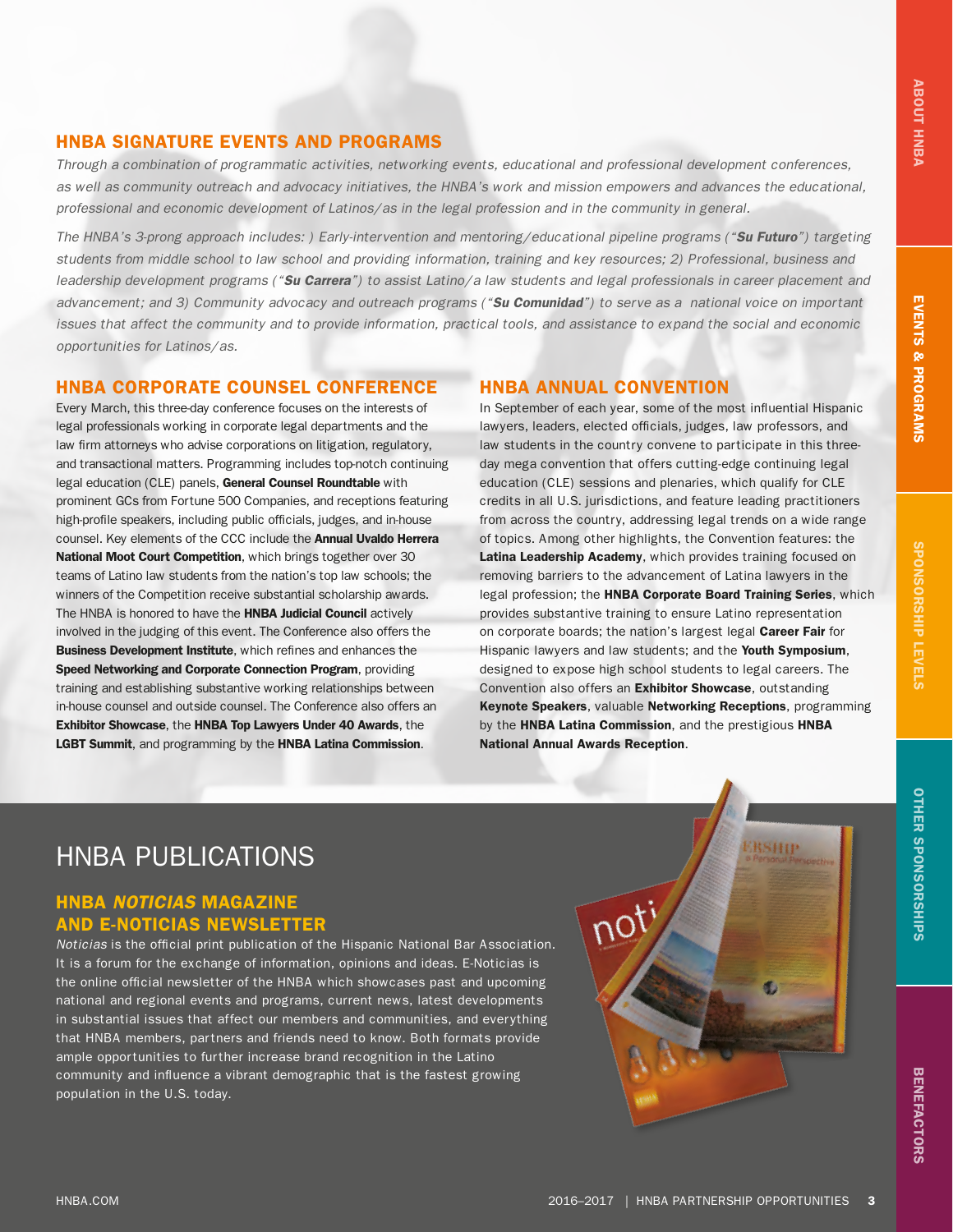**EVENTS & PROGRAMS** 

SPONSORSHIP LEVELS

# *SU FUTURO:* HNBA EDUCATIONAL, MENTORING, AND PIPELINE INITIATIVES

*The HNBA's "Su Futuro"™ Programs impact every level of the Pre-K to law school pipeline, as well as members of our Law Students' and Young Lawyers' Divisions. Through a unique combination of programs and initiatives, the HNBA is focusing on students of all ages in order to ensure that the pipeline of Latino Lawyers stays strong and vibrant. A core part of the HNBA's mission, the Su Futuro suite of programs and initiatives could not be possible without the active support and involvement of our strategic partners, sponsors and members at-large. We invite you to be part of the solution. For more information and become involved, please contact: vpprograms@hnba.com.*

### HNBA/MICROSOFT INTELLECTUAL PROPERTY LAW INSTITUTE (IPLI)

The IPLI is a trail-blazing and bold partnership designed to increase the number of Latino lawyers practicing intellectual property law in the United States (currently at 1.8%). Launched in July of 2013, IPLI is an intensive, week-long immersion program for law students interested in practicing intellectual property (IP) law, including patents, copyrights, trade secrets and trademarks. Admission to the program is highly competitive, and just 25 Latino law students are selected to participate each year from applicants throughout the United States. Students are flown to Washington, DC, for a full week of substantive instruction from top IP law practitioners, federal judges and government officials. The program includes trips to various governmental agencies and courts to observe first-hand U.S. IP institutions at work, and the chance to meet leading members of the IP legal community who will serve as mentors and provide pathways for future job opportunities. To date, one hundred (100) IPLI students have completed the program, and over 80% of participants who have graduated from law school are now working in legal positions related to IP law.

### HNBA/METLIFE NETWORKING & MENTORSHIP PROGRAM

This dynamic and successful Program pairs HNBA Lawyer members and local affiliate bar organizations with Latino young lawyers and law students throughout the country. Since its inception, we have launched the HNBA/MetLife Mentorship Program in nearly 25 cities nationwide. This important Program has paired over 1,000 young lawyers and law students with mentors in the last five years, providing law students and young lawyers with the contacts and advise that they need to navigate the system and have successful careers.

### HNBA LAW SCHOOL SIN LÍMITES (LSSL)

LSSL is a four-year, college student mentor program that aims to advance inclusiveness in the legal profession by equipping students for their journey to law school and beyond. The program is designed to prepare college students from diverse backgrounds to become highly qualified applicants for admission to the nation's best law schools. Each student is a member of a group that is traditionally under-represented in the legal profession. The program provides participants with: (1) a three-person mentoring team, overseen by a judge presiding over a Court in the region of the student's residence; (2) exposure programming to cultivate soft skills, such as cultural competence, business etiquette, emotional intelligence, and networking skills; (3) skill-building programming to develop hard skills, such as logical reasoning, writing, and critical analysis skills; and (4) Assistance for LSAT preparation, including extensive coursework and training.

### HNBA ANNUAL UVALDO HERRERA MOOT COURT COMPETITION

Each year, the HNBA Uvaldo Herrera Moot Court Competition brings together over 30 teams of Latino law students from law schools across the nation to brief and argue a case currently pending before the U.S. Supreme Court before a mock panel of Supreme Court judges populated by preeminent jurists. Feedback and coaching throughout the competition allows law students to hone their legal knowledge, litigation, and written and oral advocacy skills, and prepares them to better serve the profession. The HNBA is honored to have the HNBA Judicial Council actively involved in this important event. To date, the Competition has awarded over \$400,000.00 in scholarships to the competition winners.

**OTHER SPONSORSHIPS**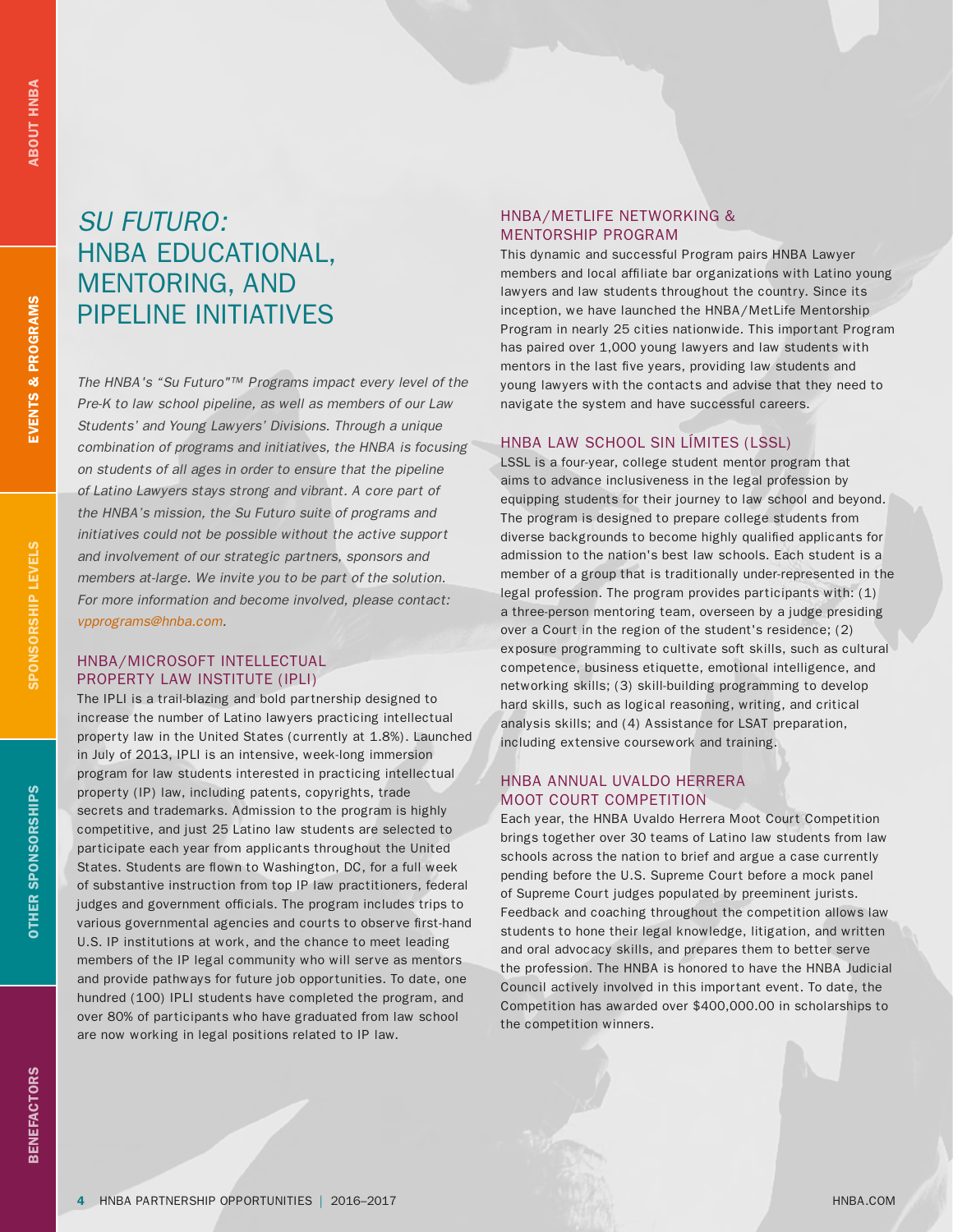### *SU FUTURO*: HNBA EDUCATIONAL, MENTORING, AND PIPELINE INITIATIVES *continued*

### HNBA LATINA COMMISSION PEARLS OF WISDOM PROGRAM

For the past five years, and in efforts to strengthen the pipeline, the HNBA Latina Commission has hosted an annual "Pearls of Wisdom" panel, where distinguished women attorneys speak to female students in middle school, high school and law school about their path to success and detail strategies for breaking the glass ceiling. The program is followed by a Q&A session with the audience, and offers the opportunity of individualized interaction among those present.

### HNBA YOUTH SYMPOSIUM

This annual program, which takes place during the HNBA Annual Convention, provides high school students with the opportunity to meet Latino attorneys, judges, law professors, and government officials from across the country for a day of discussions and activities that aim to inspire them to be leaders in their communities and to choose the legal profession as their career path. This important pipeline program has reached hundreds of high school students in different states across the nation.

### LEF HIGH SCHOOL SUMMER LEGAL EDUCATION ACTION PROGRAM ("LEAP")

In partnership with institutions of higher learning, LEAP provides high school students with the opportunity to attend law school classes and lectures, participate in a mock trial competition, engage in networking opportunities with lawyers, judges, law professors and business leaders, enhance their understanding of the rule of law, and learn about careers that they can pursue with a law degree.

### HNBA LEGAL EDUCATION FUND (LEF)

The LEF is the HNBA's exclusive 501(c)(3) non-profit affiliate organization, and supports the HNBA's educational and charitable missions, including awarding scholarships (including scholarships presented to the top-scoring law student teams and individuals competing at the HNBA's Annual Uvaldo Herrera National Moot Court Competition), and identifying and providing financial assistance to worthy programs that address education and the law within the U.S. Latino/a community. Additional HNBA/LEF joint programs include: High School Summer LEAP (described above), La Promesa En El Derecho, a community outreach and education initiative designed to instill confidence and trust in the U.S. legal system, and the HNBA Journal of Law and Policy.

# *SU CARERRA:* CAREER DEVELOPMENT, LEADERSHIP TRAINING AND CAREER PLACEMENT

*In the fulfillment of our mission, the HNBA provides our members with robust career advancement training and opportunities, from continuing legal education (CLE) sessions at our Annual Convention and Corporate Counsel Conference to our "boot-camp" style half- and full-day training sessions, on a variety of topics aimed at eliminating barriers to the advancement of Latino/a attorneys and providing them with the skillset they need to advance in their careers. Some of our offerings include:*

### HNBA/NACD CORPORATE BOARD TRAINING SERIES

Hispanic inclusion in Fortune 500 boards remains extremely low, at around 3 percent. According to the Hispanic Association on Corporate Responsibility, "there are over 850 Fortune 1000 companies that have no Hispanic inclusion on their boards." This Series aims to provide substantive training for HNBA members to be qualified to serve on corporate boards nationwide, focusing on the complex oversight challenges that boards face, including corporate governance, regulatory compliance, financial competency, executive compensation, communication strategies and the demand for greater transparency.

### HNBA/WALMART LATINA LEADERSHIP ACADEMY

Each year, during the HNBA Annual Convention, the Academy offers relevant professional development and leadership training aimed at Latina lawyers. The Academy's curriculum is specifically developed for Latina attorneys and draws from a significant body of research particular to women in the law to address areas identified as key to shattering glass ceilings and securing the advancement and long-term success of Latina lawyers—the most underrepresented group in the legal profession, since Latinas comprise 1.47% of all lawyers in the United States.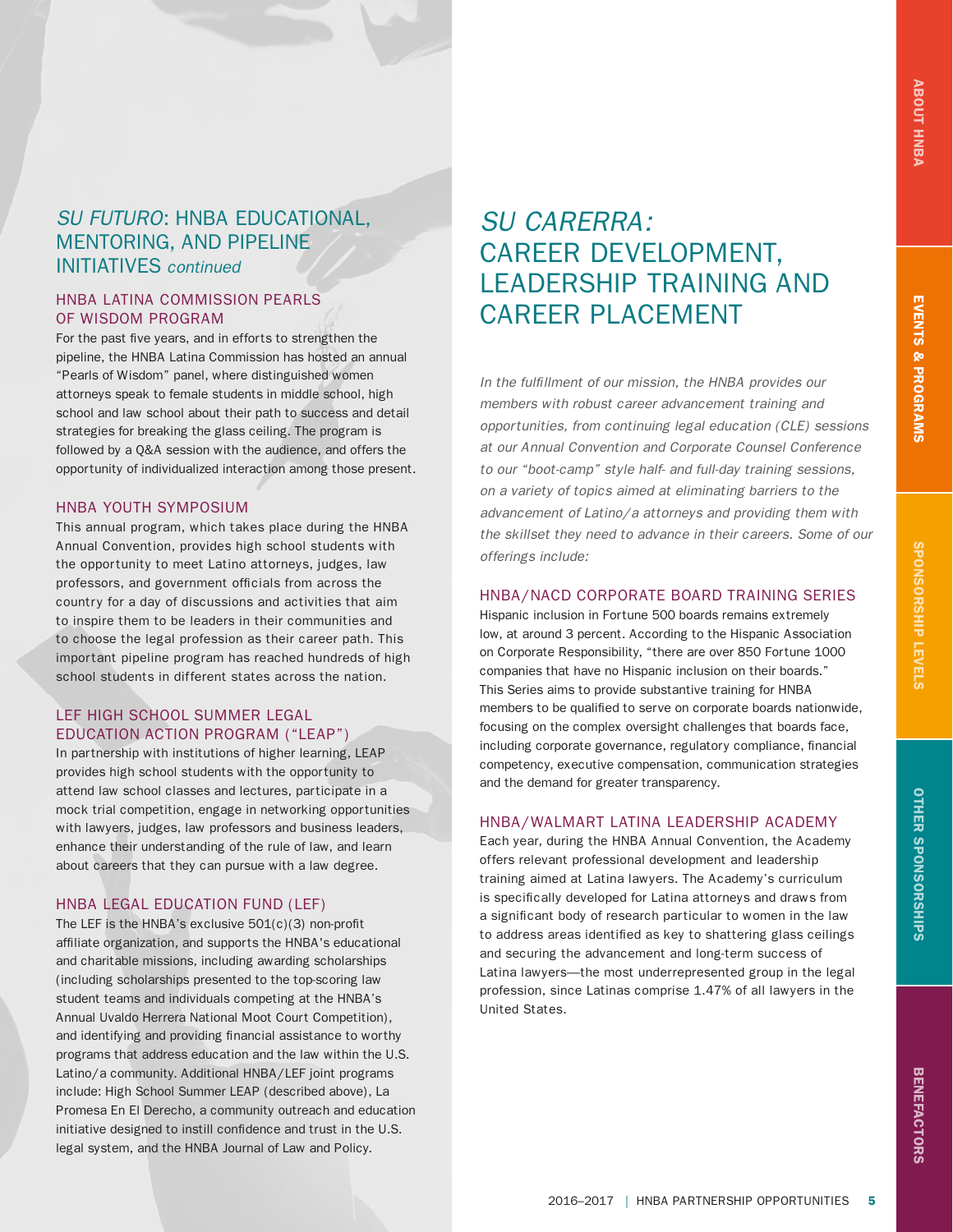**EVENTS & PROGRAMS** 

SPONSORSHIP LEVELS

## *SU CARERRA:* CAREER DEVELOPMENT, LEADERSHIP TRAINING AND CAREER PLACEMENT *continued*

### HNBA SPEED NETWORKING AND CORPORATE CONNECTIONS PROGRAM

This important Program is designed to promote meaningful business relationships between America's leading corporate law departments, as well as federal agencies, and HNBA attorney members. This focused and intimate networking opportunity allows in-house counsel and government agencies with hiring authority to identify outside counsel in practice areas where the legal department has an identified need. Additionally, law departments use the Program as a cost-effective, recruiting tool for internal placement of highly-qualified Latino attorneys.

### COLLABORATIVE BAR LEADERSHIP ACADEMY ("CBLA")

This unique Program is a collaborative effort among the American Bar Association, Hispanic National Bar Association, National Bar Association, National LGBT Bar Association, National Native American Bar Association, and National Asian Pacific American Bar Association. The CBLA strengthens the pipeline of diverse bar association leaders through leadership training and professional development programs. The CBLA benefits current and future bar leaders, the bar association community, and the legal profession overall, and lays the foundation for further collaborative efforts, while fostering diversity and inclusion in the legal profession.

### CAREER PLACEMENT SERVICES

In this increasingly global economy, the HNBA understands the demand for high functioning, culturally competent, and multi-lingual attorneys. As the only national bar association for Latino/a legal professionals, the HNBA is uniquely positioned to match our corporate and public sector partners with highly qualified Latino/a attorneys, from across the country. In response to the need and fulfilling our mission of providing career advancement opportunities to our members, the HNBA offers career programs and services to assist in the hiring and retention of diverse legal professionals.

### HNBA.COM CAREER CENTER

The online HNBA Career Center is the exclusive resource to provide professional services to our national members who seek assistance with their own professional advancement. It is also a way for our partners and sponsors to achieve their recruiting needs from among the best and brightest diverse candidates. For more information, please contact support@hnba.com.

### HNBA ANNUAL CAREER FAIR

Taking place during the HNBA Annual Convention, the HNBA Career Fair is the nation's largest legal career fair for Hispanic attorneys and law students. It is a one-stop shop for employers to meet and interview, in one place, the best and brightest Latino/a attorneys and students from across the country. The career fair is a unique and cost-effective way for organizations to meet recruiting goals, increase diversity, and promote their visibility among this important segment of the legal profession.

| <b>JOB POSTING FEE SCHEDULE</b>                        |                          |  |  |  |
|--------------------------------------------------------|--------------------------|--|--|--|
| <b>EMPLOYER CATEGORY</b>                               | <b>FEE</b>               |  |  |  |
| <b>Private Employer</b>                                | \$450.00 per job posting |  |  |  |
| <b>Government Agency</b>                               | \$250.00 per job posting |  |  |  |
| <b>Non-Profit/Educational Institution</b>              | \$200.00 per job posting |  |  |  |
| <b>Private Employer-unlimited</b>                      | \$3,000 for 6 months     |  |  |  |
| <b>Private Employer-unlimited</b>                      | \$5,000 for 12 months    |  |  |  |
| <b>Government Agency-unlimited</b>                     | \$2,500 for 6 months     |  |  |  |
| <b>Government Agency-unlimited</b>                     | \$4,000 for 12 months    |  |  |  |
| Non-Profit/Educational<br><b>Institution-unlimited</b> | \$2,000 for 6 months     |  |  |  |
| Non-Profit/Educational<br><b>Institution-unlimited</b> | \$3,000 for 12 months    |  |  |  |

### HNBA NATIONAL LAWYER REFERRAL SERVICE (NLRS)

This vital service assists HNBA members with their business development goals by providing a national marketing platform for their practice. The NLRS also aims to help our partners and the general public with their hiring/recruiting needs of diverse legal professionals. The HNBA is the only national minority bar to offer this service to its members and the public.

The NLRS is searchable database which allows prospective clients and employers to search for an attorney by areas of practice, location, states of admission, name, and more. For more information and to begin searching, visit: http://hnba.com/members/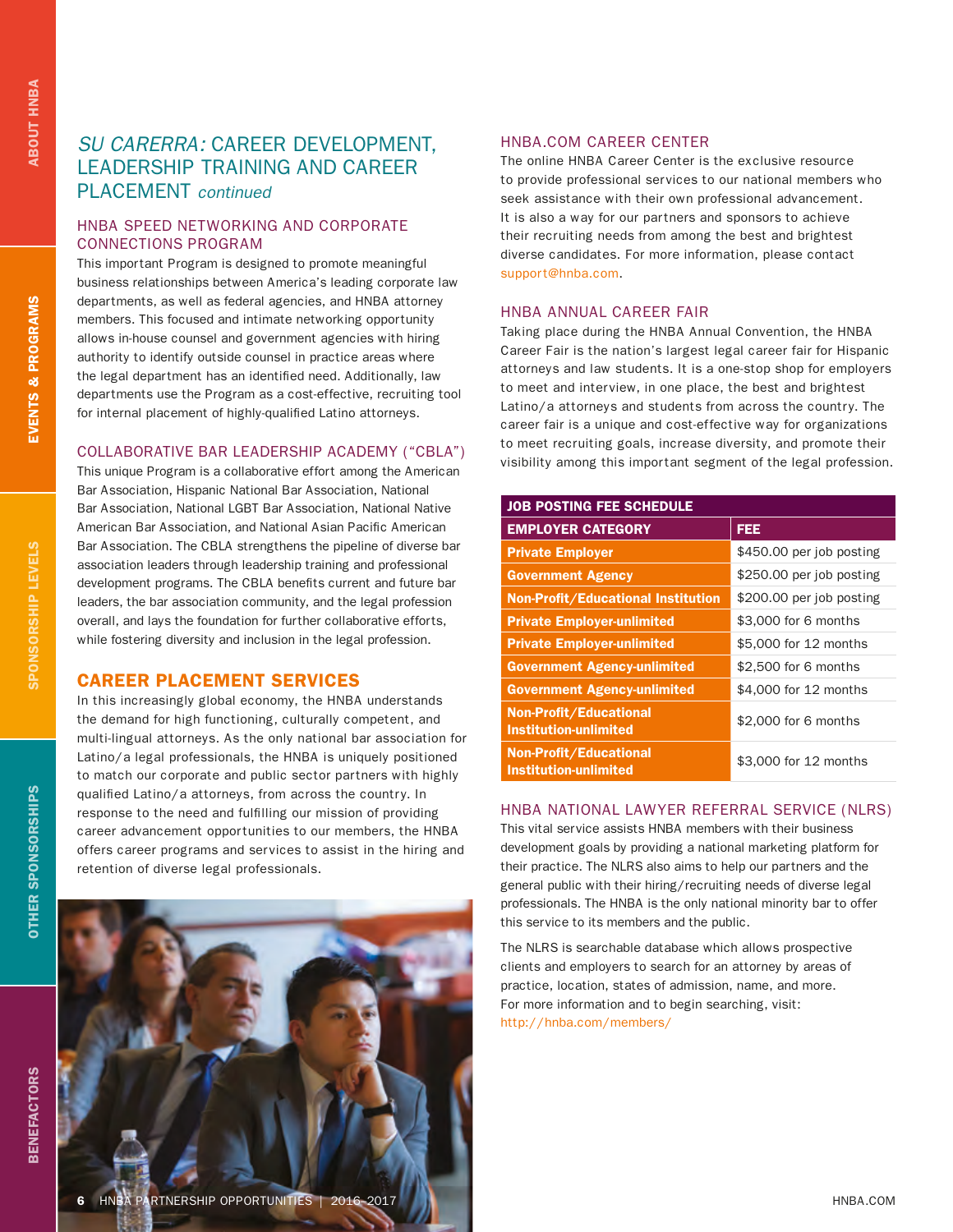# *SU COMUNIDAD:* COMMUNITY OUTREACH AND ADVOCACY

*As the National Voice of the Hispanic Legal Community and the Latino community in general, the HNBA's reach expands well beyond its attorney members, and into the communities where we live and serve, through our various community outreach programs and advocacy efforts. We encourage our members and partners to get involved in these important efforts that impact millions of Latinos around the country.* 

### HNBA/MASSMUTUAL "SU NEGOCIO"™ PROGRAM: ASSISTING LATINO SMALL BUSINESSES

Between 2012 and 2015, Latino-owned businesses (includes solo, small- and medium-size law firms) grew 7.5%—fifteen times as fast as all other U.S. companies. In fact, Latinos are the fastest growing group of entrepreneurs and small business owners in the United States. Recognizing that the HNBA and its partners are uniquely positioned to provide both legal and business assistance to Latino small business owners, the HNBA, in partnership with MassMutual, launched the Su Negocio Program in 2016. This important program empowers Latino small business owners at all stages of business formation, funding and expansion, by providing targeted information and resources to help them succeed. The U.S. Small Business Administration and SCORE also participate in the workshops offered in different states across the nation.

### HNBA "SU CASA"™ PROGRAM: ASSISTING LATINO HOMEOWNERS

In partnership with financial institutions, local HNBA Affiliates and community organizations, the "Su Casa"™ program educates Latino homeowners on financial and mortgage literacy, with a specific focus on foreclosure prevention. In a series of seminars conducted around the country, HNBA volunteers provide information on homeownership and foreclosure prevention in English and Spanish. Specialists from Sponsor financial institutions are present to answer questions and review participants' mortgages to determine whether assistance can be offered to help lower interest rates or payments, or offer any other assistance or programs available to make mortgages more affordable.

### LA PROMESA EN EL DERECHO™ (THE PROMISE IN THE LAW)

La Promesa is a community outreach and education initiative designed to instill confidence and trust in the U.S. legal system. The HNBA has published a bilingual booklet that provides explanations at the 9<sup>th</sup> grade reading level of ten basic features of the American system of government:

• The Jury Selection Process

• Basics Rights in a Criminal Proceeding • The Freedom to Engage in Civic Activities

• Voting

- The U.S. Constitution
- Separation of Powers
- The U.S. President
- The U.S. Congress
- The U.S. Supreme Court
- The Courts
- A digital copy of the booklet can be downloaded from the HNBA website

### HNBA ADVOCACY DAY

In May of each year, the HNBA conducts its Advocacy Day activities in Washington, DC. Members of the HNBA Board of Governors and leaders from affiliated state and local Hispanic bar associations join HNBA members from across the country in the Nation's Capital. Over the course of several days, attendees participate in networking activities and advocacy efforts before members of Congress, cabinet members, and White House officials.

### COALITION OF BAR ASSOCIATIONS OF COLOR (CBAC)

For 25+ years, the CBAC has advocated on issues of mutual interest to the various constituents represented by its member bar associations. CBAC is comprised of the Hispanic National Bar Association (HNBA), the National Bar Association (NBA), the National Asian Pacific American Bar Association (NAPABA), and the National Native American Bar Association (NNABA). In addition to their joint advocacy work and efforts on joint resolutions, CBAC also conducts an annual meeting of its members in Washington, D.C. The annual meeting includes advocacy before members of Congress and senior leaders at the White House.

### NATIONAL HISPANIC LEADERSHIP AGENDA (NHLA)

The HNBA is proud to be a member and principal of the National Hispanic Leadership Agenda (NHLA). Established in 1991 as a nonpartisan association of major Hispanic national organizations and distinguished Hispanic leaders from across the nation, the NHLA's mission calls for unity among Latinos around the country, regardless of national origin, and provides the Hispanic community with greater visibility and a clearer, stronger influence in our country's affairs. Now, with more than 40 member organizations including national and regional Hispanic civil rights and public policy organizations, elected officials, and other prominent Hispanic Americans, the NHLA represent the full diversity of the Latino community and is a leading advocate on pressing civil rights and policy issues impacting the 55+ million Latinos living in the United States.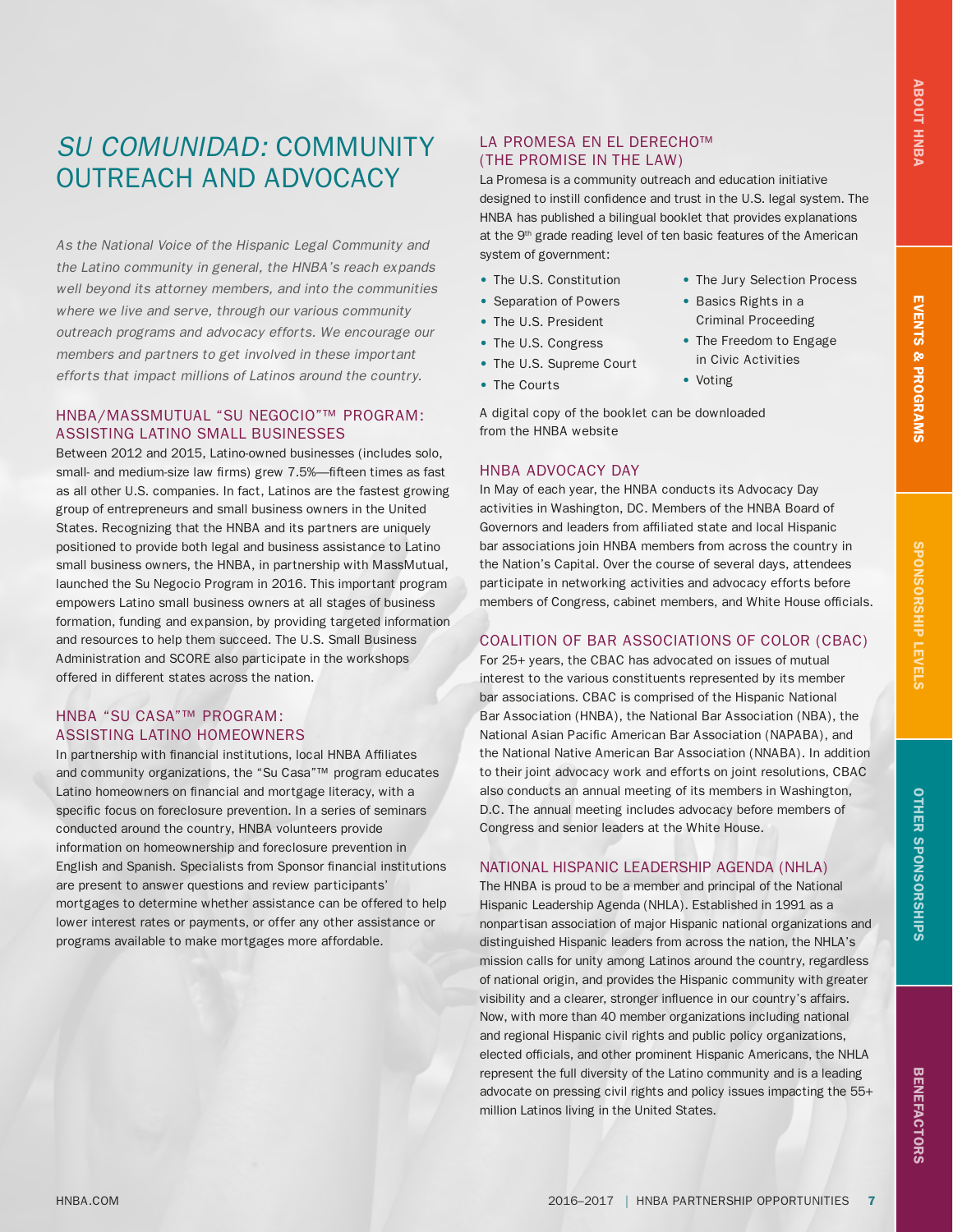# HNBA'S STRATEGIC PARTNERS

*Corporate America finds value in partnering with the HNBA to deliver co-branded mentoring, educational, leadership and other programming to our members and the communities that we serve. These strategic partnerships are delivering measurable results in meeting partners' objectives, and highlight our strategic partners' commitment to creating greater opportunities for Latino/a lawyers and improving the lives of Latinos/as in America.*

# Walmart > <

### HNBA/WALMART LATINA COMMISSION LEADERSHIP ACADEMY

Removing Barriers to the Advancement of Latina Lawyers in the Legal Profession

**AetLife** HNBA/METLIFE NETWORKING & MENTORSHIP PROGRAM Mentoring Latino/a Young Lawyers and Law Students to Success

Microsoft

### HNBA/MICROSOFT INTELLECTUAL PROPERTY LAW INSTITUTE (IPLI)

Increasing the Pipeline of Latino/a Intellectual Property Lawyers

MassMutual HNBA/MASS MUTUAL SU NEGOCIO PROGRAM Assisting Latino/a Small Businesses

### HNBA PREFERRED MEMBER BENEFITS PROVIDERS

*The HNBA also partners with various companies to deliver a high quality and much-needed slate of benefits to our members including legal vendor services, preferred rates and discounts, and other goods and services, often as the preferred "HNBA provider" for the goods or services offered. By partnering with the HNBA as a Preferred Benefits Provider, you will achieve a high-level of brand recognition and brand loyalty amongst an influential and upwardly-mobile segment of the Latino market.* 







**ABOUT HNBA** 

*More information about each of our strategic partner programs can be found in the "Events & Programs" Section of this brochure.*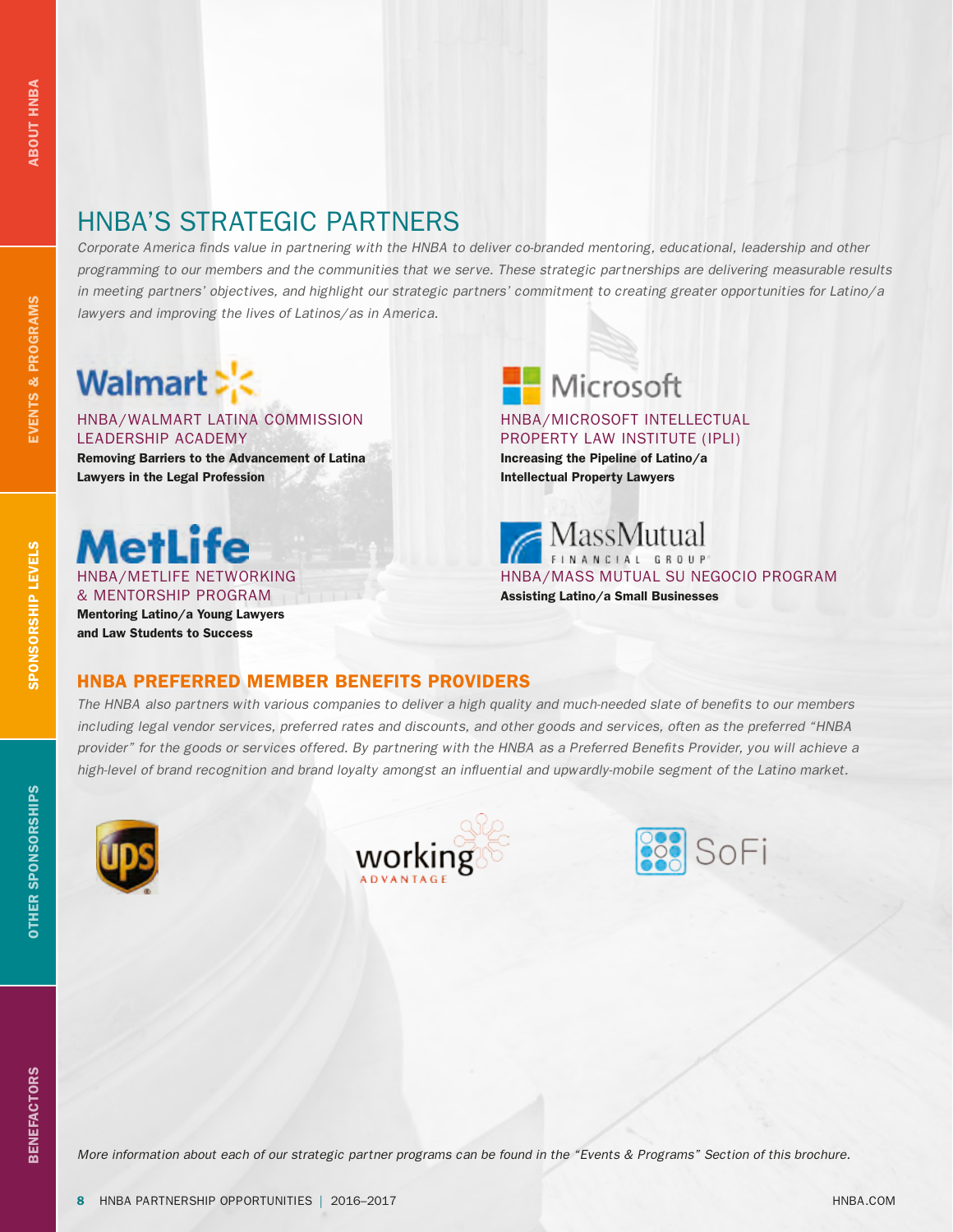# ANNUAL CONVENTION AND CORPORATE COUNSEL CONFERENCE SPONSORSHIPS

*A 10% Early Bird discount is available for sponsors who choose to support both the HNBA Corporate Counsel Conference (CCC) and Annual Convention (AC). Indicated sponsorship levels are for each event (CCC or AC). Payment for both must be received by January 15th to receive the discount.* 

| <b>SPONSOR BENEFITS</b>                                                                    | <b>DIAMOND</b>                                                                                                | <b>PLATINUM</b>                                                                         | <b>GOLD</b>                                  | <b>SILVER</b>                          | <b>BRONZE</b>                          | <b>AMIGO</b>                     |
|--------------------------------------------------------------------------------------------|---------------------------------------------------------------------------------------------------------------|-----------------------------------------------------------------------------------------|----------------------------------------------|----------------------------------------|----------------------------------------|----------------------------------|
|                                                                                            | \$75,000.00                                                                                                   | \$50,000.00                                                                             | \$30,000.00                                  | \$15,000.00                            | \$10,000.00                            | \$5,000.00                       |
| <b>FULL PASSES (1)</b>                                                                     | 12                                                                                                            | 10                                                                                      | 8                                            | 6                                      | $\overline{4}$                         | $\overline{2}$                   |
| <b>President's VIP</b><br>Reception <sup>(2)</sup>                                         | Invited                                                                                                       | Invited                                                                                 | Invited                                      |                                        |                                        |                                  |
| <b>VIP Gala Table</b>                                                                      | <b>Three</b>                                                                                                  | Two                                                                                     | One                                          |                                        |                                        |                                  |
| <b>Special Feature</b><br>on Sponsor Page<br>at HNBA.com                                   | 12 months                                                                                                     | 6 months                                                                                | 3 months                                     | 1 month                                |                                        |                                  |
| <b>Company Logo and Link</b><br>on HNBA.com                                                | 12 months                                                                                                     | 6 months                                                                                | 3 months                                     | 1 month                                |                                        |                                  |
| <b>Speaking Opportunities</b>                                                              | Two                                                                                                           | One                                                                                     |                                              |                                        |                                        |                                  |
| <b>Marketing in Noticias</b><br><b>Magazine &amp; e-Noticias</b><br>newsletter             | 1 full-page color<br>ad in Noticias<br>& 1 Feature in<br>e-Noticias                                           | 1-page B&W ad<br>in Noticias                                                            | 1/2-page B&W<br>ad in Noticias               |                                        |                                        |                                  |
| <b>Corporate Board Training</b><br>(CCC Only)                                              | <b>Two Passes</b>                                                                                             | 50% discount<br>on up to 2<br>passes                                                    | 25% discount<br>on up to 2<br>passes         |                                        |                                        |                                  |
| <b>Career Fair Exhibitor</b><br>(AC Only)                                                  | Included                                                                                                      | 75% discount<br>on a la carte<br>price                                                  | 50% discount<br>on a la carte<br>price       | 25% discount<br>on a la carte<br>price |                                        |                                  |
| <b>HNBA Career Center</b><br>(online)                                                      | 12 month free<br>use (up to 10)<br>job postings)                                                              | 6 month free<br>use (up to $5$ job<br>postings)                                         | 25% discount<br>on listings price<br>package |                                        |                                        |                                  |
| <b>Speed Networking &amp;</b><br><b>Corporate Connections</b><br><b>Program (CCC only)</b> | Included                                                                                                      | Included                                                                                | Included                                     | Included                               | Included                               | Included                         |
| <b>Marketing Materials</b><br>or Giveaways in<br><b>Conference Bag</b>                     | Included                                                                                                      | Included                                                                                | Included                                     | Included                               | Included                               | Included                         |
| <b>Exhibit Space</b>                                                                       | Included<br>Premium<br>Placement                                                                              | Included                                                                                | 75% discount<br>on a la<br>carte price       | 50% discount<br>on a la<br>carte price | 25% discount<br>on a la<br>carte price |                                  |
| <b>Recognition in Electronic</b><br><b>Marketing Campaign</b>                              | Included                                                                                                      | Included                                                                                | Included                                     | Included                               | Included                               | Included                         |
| <b>Advertising in Journal (3)</b>                                                          | Welcome<br>Letter in Conf.<br>Journal (premier<br>placement) &<br>full-page color<br>ad (maximum<br>exposure) | Welcome<br>Letter in Conf.<br>Journal &<br>Full-page color<br>ad (premier<br>placement) | Half-page color<br>ad                        | Full-page B&W<br>ad                    | Half-page B&W<br>ad                    | Logo in<br>Conference<br>Journal |

*(1) "Full Passes" include passes to all conference activities, including evening events.*

*(2) Invited if reception is held.*

*(3) Program Ad can be upgraded to color for \$500.00, or to next size for \$1,000.00.*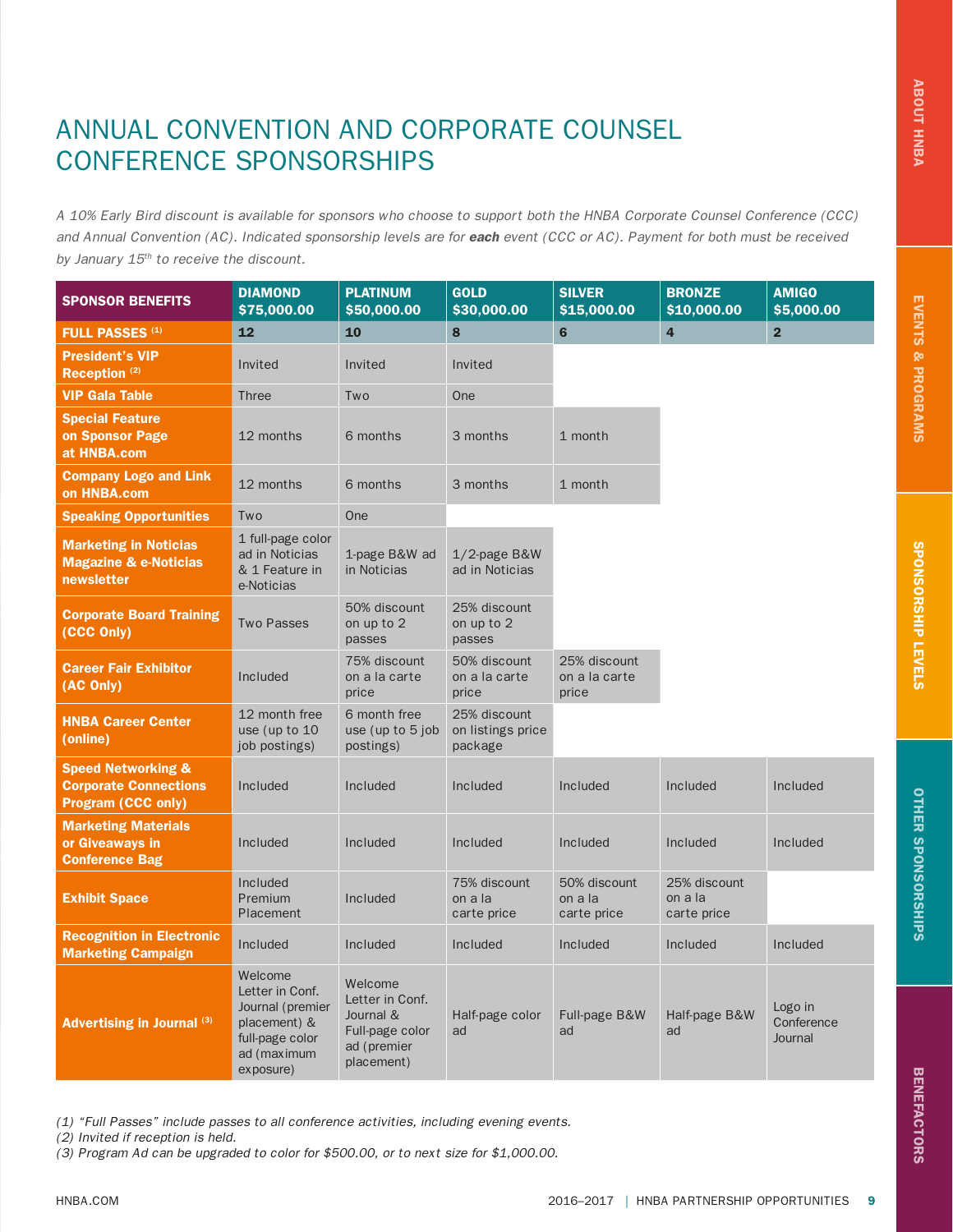# A-LA-CARTE OPTIONS: CREATE YOUR OWN SPONSORSHIP

*There are a myriad of ways to support the HNBA's important work and mission. A-la-Carte sponsorship options provide additional targeted visibility for your organization. If you have new ideas or prefer to enhance an existing sponsorship we can create a custom sponsorship package that will showcase your organization's brand and align with your business objectives.*

### EXHIBITOR OPPORTUNITIES

### ANNUAL CONVENTION CAREER FAIR

(Includes 1 Exhibitor-Only Pass—Friday Only) Commercial Exhibitor: \$2,500.00 Government/Non-Profit: \$2,000.00 \*Note: Passes include all Friday activities

### EXHIBIT SPACE (AC/CCC)

(Includes 1 Exhibitor-Only Pass—Thursday & Friday) Commercial Booth: \$3,500.00 Government/Non-Profit: \$2,500.00 \*Note: Pass includes all Thursday & Friday activities

### EVENT PROGRAM AND *NOTICIAS* ADVERTISING

- Full-Page, Color: \$2,500
- Full-Page, B&W: \$2,000
- Half-Page, Color: \$1,500
- Half-Page, B&W: \$1,000

*\*Sponsors purchasing Title Sponsor A-La-Carte Opportunities enjoy the following additional benefits:*

- Sponsor logo throughout event location/reception space/ CLE conference room.
- Sponsor representative may make opening or closing remarks.
- Sponsor can provide Company-branded products or promotional items, and/or raffle prizes or offer giveaways.

### TO DISCUSS WAYS TO PARTNER WITH THE HNBA, PLEASE CONTACT

- Alba Cruz-Hacker, HNBA COO & Executive Director 202.223.477 | acruzhacker@hnba.com
- Irene Oria, HNBA National Finance Director 305.789.9326 | financedirector@hnba.com
- Pedro J. Torres-Díaz, HNBA National President 305.484.0624 | president@hnba.com

| <b>A-LA-CARTE SPONSORSHIP OPPORTUNITIES</b>                                                                                                                                        | <b>SUPPORT</b>                   |
|------------------------------------------------------------------------------------------------------------------------------------------------------------------------------------|----------------------------------|
| <b>Title Sponsor Corporate Board Training</b><br>(limited to 3 sponsors)                                                                                                           | \$25,000.00<br>each              |
| Title Sponsor Thursday Night Awards<br>Reception (limited to 3 sponsors)                                                                                                           | \$20,000.00<br>each              |
| Title Sponsor Business Development<br>Institute (CCC-includes Speed Networking)                                                                                                    | \$20,000.00                      |
| Title Sponsor HNBA Career Fair (AC only)                                                                                                                                           | \$20,000.00                      |
| <b>Title Sponsor Welcome Reception</b><br>(limited to 2 sponsors)                                                                                                                  | \$15,000.00<br>each              |
| Conference Bags (Prominent and<br>exclusive logo placement)                                                                                                                        | \$10,000.00                      |
| <b>Title Sponsor HNBA Division Reception</b><br>(limited to 2 sponsors for each:<br>Corporate Counsel Division, LGBT Division,<br>Young Lawyers Division, or Law Student Division) | \$10,000.00                      |
| Title Sponsor of Convention/Conference Mobile App                                                                                                                                  | \$10,000.00                      |
| <b>Title Sponsor Moot Court Competition</b><br>(CCC only-limited to 4 sponsors)                                                                                                    | \$10,000.00<br>each              |
| Title Sponsor HNBA Convention/Conference WiFi                                                                                                                                      | \$10,000.00                      |
| Professional Head-shots Sponsor                                                                                                                                                    | \$5,000.00                       |
| Breakout or Green Room Sponsor                                                                                                                                                     | \$3,000.00                       |
| Coffee Break Title Sponsor (Thursday or Friday)                                                                                                                                    | \$2,500.00<br>each               |
| Individual CLE Panel Title Sponsor                                                                                                                                                 | \$2,500.00                       |
| Title Sponsor Friday Night Gala<br>(limited to 2 sponsors)                                                                                                                         | (Contact<br>HNBA for<br>pricing) |
| Pocket Agenda Sponsor                                                                                                                                                              | \$5,000.00                       |
| Gala Program Sponsor                                                                                                                                                               | \$3,500.00                       |
| Title Sponsor of E-Noticias (1 year)                                                                                                                                               | \$12,000.00                      |
| Law Students Division Stipend Fund<br>(for attendance to CCC or AC)                                                                                                                | \$2,000.00                       |
| Young Lawyers Division Stipend Fund<br>(for attendance to CCC or AC)                                                                                                               | \$2,000.00                       |
| Conference Speaker Sponsor (limited to 2<br>sponsors per speaker)                                                                                                                  | \$2,000.00<br>each               |
| Cigar Roller Sponsor (up to 2 sponsors)                                                                                                                                            | \$3,000.00<br>each               |
| Event Floral/Décor Sponsor<br>(2 packages-\$5,000 each)                                                                                                                            | \$10,000.00                      |
| Audio Visual Sponsor<br>(4 packages-\$20,000 each)                                                                                                                                 | \$80,000.00                      |
| Roaming Talent/Entertainment Sponsor<br>(6 packages-\$1,000 each)                                                                                                                  | \$6,000.00                       |
| Photo Booth Sponsor<br>(2 packages-\$2,500 each)                                                                                                                                   | \$5,000                          |
| <b>Transportation Sponsor</b>                                                                                                                                                      | \$4,000.00                       |
| After Party Sponsor (2 packages-\$10,000 each)                                                                                                                                     | \$20,000.00                      |
| CCC or AC Program Print Sponsor                                                                                                                                                    | \$15,000                         |
| Noticias Print Sponsor                                                                                                                                                             | \$8,500                          |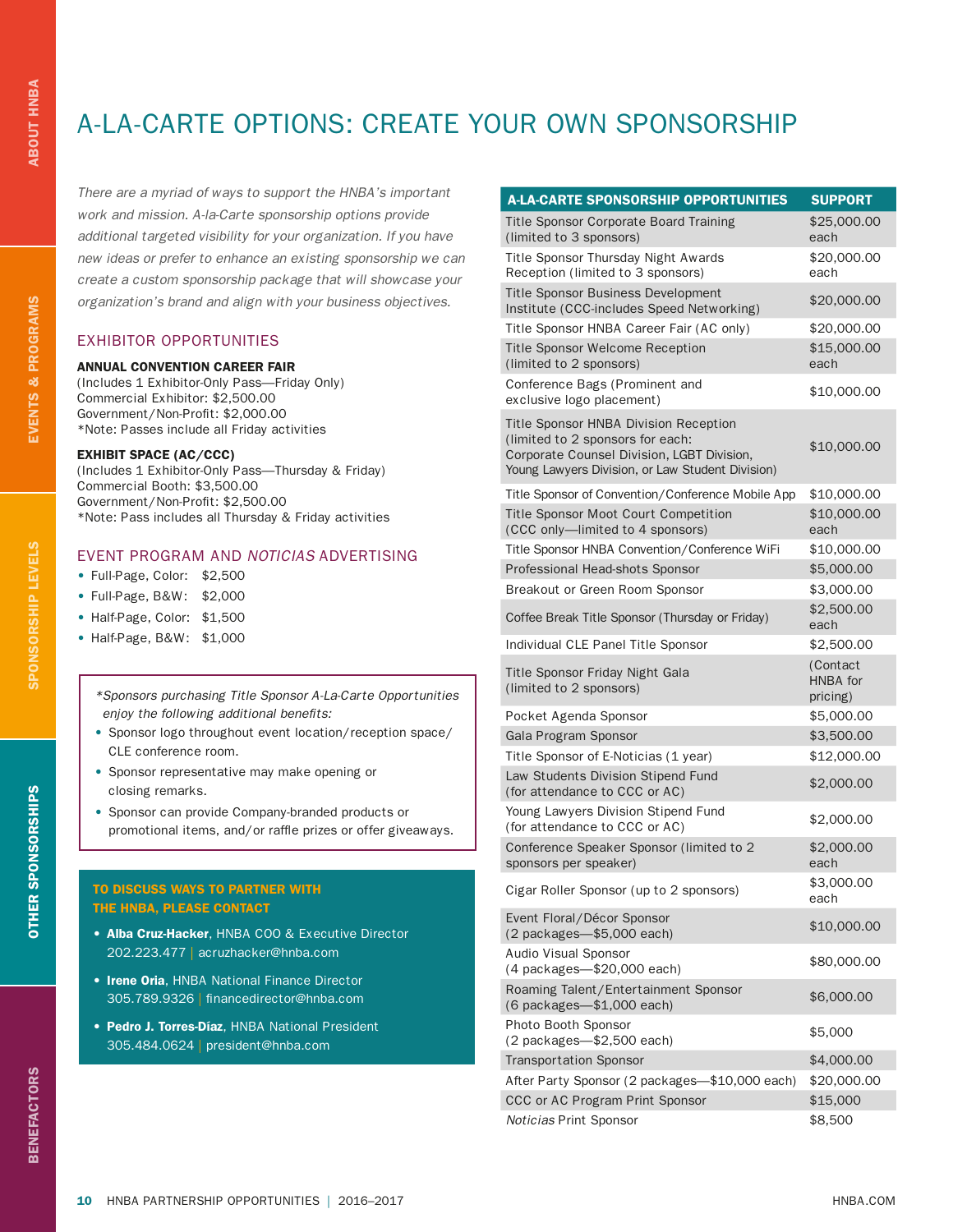# HNBA BENEFACTOR OPPORTUNITIES

*Benefactor opportunities offer a wide range of benefits to our highest-level corporate and law firm partners across the HNBA's entire portfolio of programs and initiatives. This one-time, annual contribution helps sponsors maximize their marketing dollars by enhancing sponsor visibility, reinforcing brand recognition, and educating attendees about the sponsor's products and services.*

| <b>SPONSOR BENEFITS</b>                                                                    | <b>UNDERWRITER:</b><br>\$100,000 TO \$149,999                                       | <b>PRESIDENT'S CIRCLE:</b><br>\$150,000 OR ABOVE                                    |  |  |  |  |
|--------------------------------------------------------------------------------------------|-------------------------------------------------------------------------------------|-------------------------------------------------------------------------------------|--|--|--|--|
| <b>BENEFACTOR BENEFITS</b>                                                                 |                                                                                     |                                                                                     |  |  |  |  |
| FULL EVENT PASSES (Event passes may be allocated<br>across events at sponsor's discretion) | CCC and AC (15 Passes)                                                              | CCC and AC (20 Passes)                                                              |  |  |  |  |
| • Corporate Counsel Conference ("CCC")                                                     | <b>LIFETIME MEMBERSHIP BENEFIT</b>                                                  |                                                                                     |  |  |  |  |
| • Annual Convention ("AC")                                                                 | One (1) HNBA Lifetime Membership                                                    | Two (2) Lifetime Memberships                                                        |  |  |  |  |
|                                                                                            | <b>PIPELINE PROGRAM PATRON</b>                                                      |                                                                                     |  |  |  |  |
|                                                                                            | \$15,000.00 Contribution to<br><b>HNBA Legal Education Fund</b><br>(tax deductible) | \$20,000.00 contribution to<br><b>HNBA Legal Education Fund</b><br>(tax deductible) |  |  |  |  |
| CORPORATE COUNSEL CONFERENCE & ANNUAL CONVENTION BENEFITS                                  |                                                                                     |                                                                                     |  |  |  |  |
| Speaking Opportunities (CCC & AC)                                                          | One                                                                                 | Two                                                                                 |  |  |  |  |
| Career Fair Title Sponsor (AC)                                                             | Included                                                                            | Included                                                                            |  |  |  |  |
| Business Dev. Institute Title Sponsor (CCC)                                                | Included                                                                            | Included                                                                            |  |  |  |  |
| HNBA President's VIP Reception (CCC & AC)                                                  | Included                                                                            | Included                                                                            |  |  |  |  |
| Gala Table (CCC & AC)                                                                      | Two                                                                                 | <b>Three</b>                                                                        |  |  |  |  |
| Exhibitor Booth at Events (CCC & AC)                                                       | <b>Premium Position</b>                                                             | <b>Premium Position</b>                                                             |  |  |  |  |
| Advertising in Event Program (CCC & AC)                                                    | Welcome Letter &<br><b>Full-Page Color Ad</b>                                       | Welcome Letter &<br>Full-Page Color Ad                                              |  |  |  |  |
| Placement of Marketing Materials or Giveaways in<br>Event Bags (CCC & AC)                  | Included                                                                            | Included                                                                            |  |  |  |  |
| Recognition in Electronic and Print Conference/<br>Convention Marketing (CCC & AC)         | Included                                                                            | Included                                                                            |  |  |  |  |
| YEAR-LONG HNBA MARKETING BENEFITS                                                          |                                                                                     |                                                                                     |  |  |  |  |
| Recruiting/Job Postings-<br>HNBA CAREER CENTER (on website)                                | One (1) Year Subscription<br>(up to 12 posts)                                       | One (1) Year Subscription<br>(unlimited posts)                                      |  |  |  |  |
| Special Feature, Link, and Logo on<br>Sponsor Page at www.hnba.com                         | One (1) Year                                                                        | One (1) Year                                                                        |  |  |  |  |
| Marketing in HNBA Publications (HNBA Noticias<br>Magazine & HNBA e-Noticias Newsletter)    | <b>Ad Placement</b>                                                                 | <b>Ad Placement</b>                                                                 |  |  |  |  |